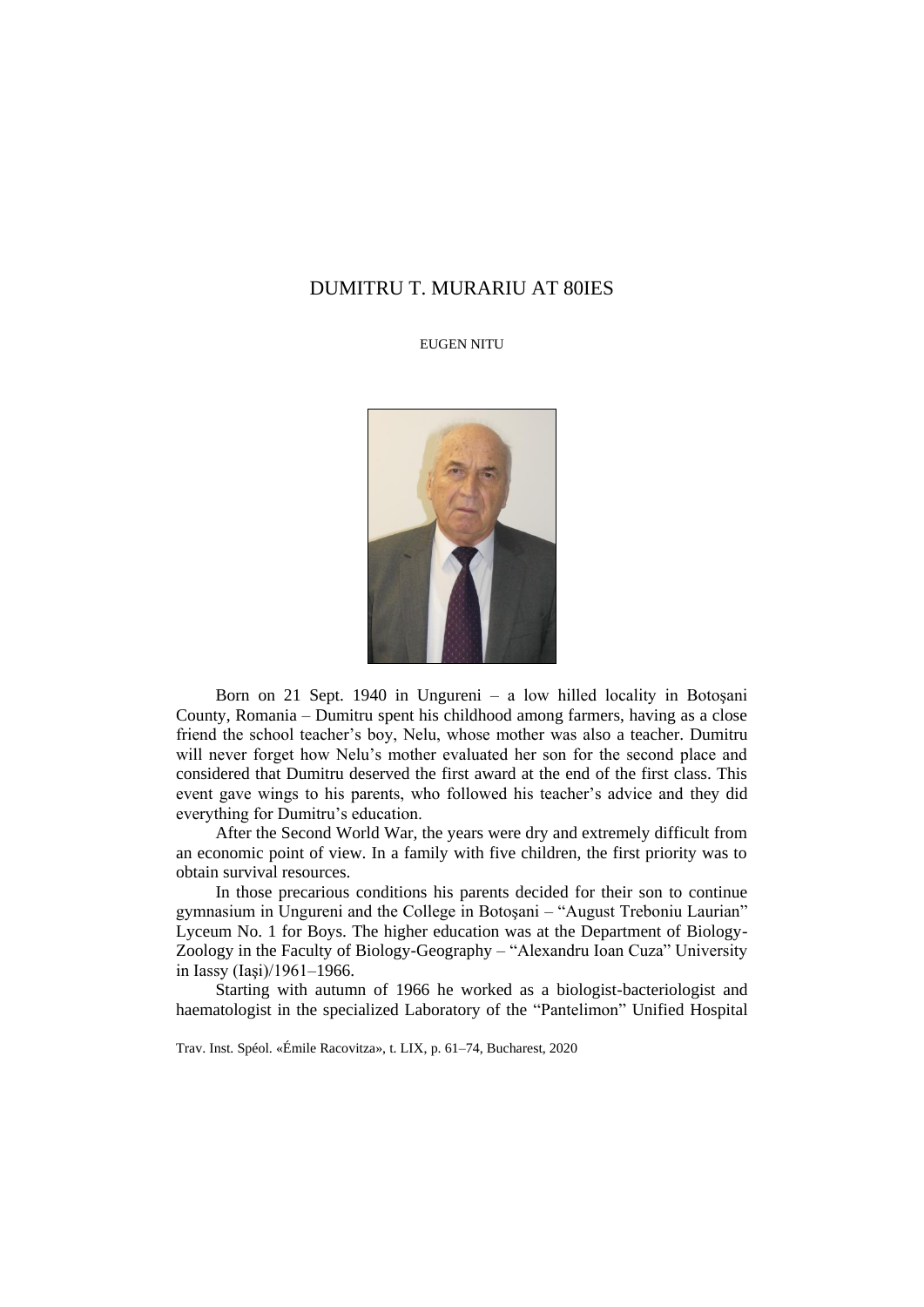(Sector 3, Bucharest). In the hospital there was a good biobase with mice, rats, and hares. After he discharged his duties with Laboratory analyses, he experienced infestation with Koch bacillus to captive mammals, to investigate pulmonary tuberculosis. In co-operation with scientists from "Dr. Ion Cantacuzino" Institute he presented an oral communication in a meeting of the Medical Science Society from Bucharest and later the paper was published in *"Ftiziologia"/Pthysiology Journal* (1968).

Starting with 1969 he competed for a position of museologist to the "Grigore Antipa" National Museum of Natural History – Bucharest. To graduate in Biology, his dissertation was about Orthoptera insects from Moldova and he wanted to continue as an entomologist. But in Museum the only available position was of mammalogist. Knowing his wide experience in microscopy obtained in the hospital laboratory, the Museum's Director – Academician Mihai C. Băcescu – urged him to start with documentation on mammals and suggested him to study the *integumentary glands of insectivore mammals.* Of course, this topic was besides his tasks of museographer, which included receiving visitors and guiding them through the basic exhibition.

For adequate research it was necessary to organize in the museum a laboratory of histology and histochemistry, starting with necessary equipment (microtome, microscope, thermostat), staining bath, dehydration as well as necessary consuming materials.

Understanding the complex activities of a scientist in a Natural History Museum, Dumitru started also to learn and manage educational projects specific to a cultural institution.

Firstly, he learned in details the structure and the scientific messages of the basic exhibition displayed on  $6,000 \text{ m}^2$  of show cases, dioramas and biogroupes. Secondly, he started to give lectures to visitors, answering their questions and he analyzed and adopted the visitor's suggested topics in the programs. Thirdly, he initiated practical activities with scholars, mainly with classes of biology and with students to the Faculties of Biology, Geology, Geography, Veterinary and Human Medicine, Silviculture, Zootechny etc., guiding and explaining them in specialized departments: comparative anatomy, mineralogy and paleontology, bioregions, anthropology, game species, conservation of nature and biodiversity.

The Museum's tasks included organizing temporary exhibitions, improving and updating the basic/permanent exhibition, editing texts of specialty, replacing and improving old labels and texts, restoration or replacement of old and degraded items.

Dumitru Murariu was also involved in organizing scientific collections, mainly of mammals and other vertebrates, with need of identification or re-identification, labeling, cataloging and writing inventory in order to share them in heritage categories, according to the National Mobile Patrimony Regulations (the last one – Law 182/2000).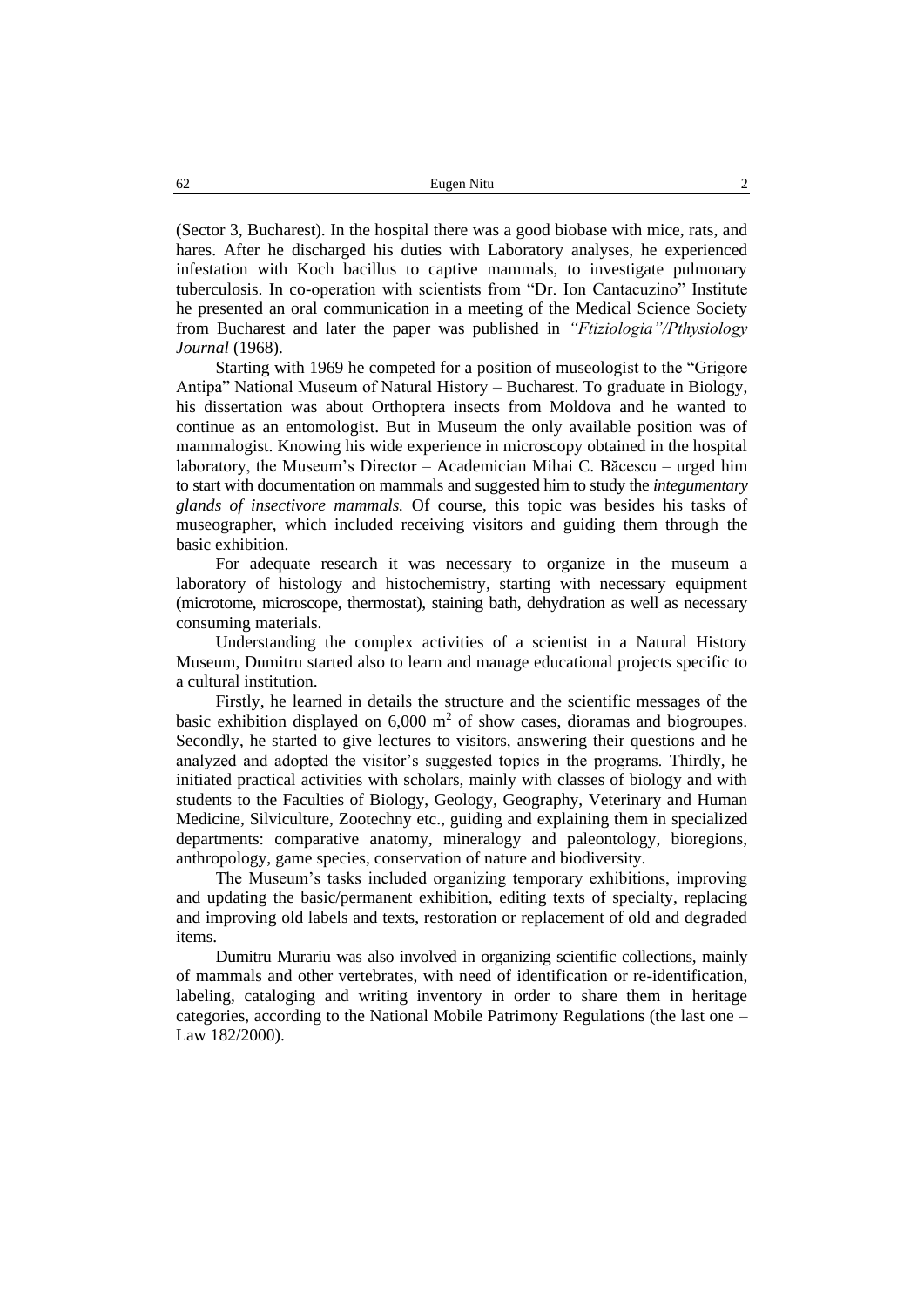In a parallel direction, starting with 1969 Dumitru organized field expeditions to collect, identify and sample tissues from shrews, moles and hedgehogs, to preserve and fix the biological materials for histological and histochemical analyzes. To fix the samples he used Baker formaline, Bouin-Hollande, Carnoy, Gendre, Dubosck-Brasil, Ciaccio, Zenker, Sudan III for lipids, Helly-Susa mixed solution for glycogen, Champy for mytochondries, etc.

Anatomical, histological and histochemical research (with appropriate techniques) led Dumitru to the satisfaction of "discovery" the specialized integumentary glands – very important not only with their tubular and acinous structures, but also from ecological, physiological, ethological and systematical points of view.

Thus, in his first yearly scientific workshop in the Museum, Dumitru presented the preliminary results on *Contributions to the knowledge of the integumentary glandulary system of Sorex araneus and Talpa europaea* – later published in Museum's Journal *Travaux du Museum National d'Histoire Naturelle "Grigore Antipa"*, vol. XI/1970.

Starting with documentation in the largest academic libraries and asking for papers from scientists all over the world he organized his own (specialized) library with thousands of articles.

Understanding the direct connection of the integumentary glands with the environmental conditions, with the age of animals and their role in communication among the individuals of a certain species, Dumitru also understood their role in thermoregulation and as additional way to eliminate some important products in interspecific relations as well as a defense role against predators. Biosemiotics was his favorite topic.

Examples refer to the sudoriferous glands and to the sebaceous ones with their secretions to lubricate hairs. Some of them are specialized and at least seasonally they are hypertrophied.

To the insectivore mammal species from the Romanian and European fauna, Dumitru Murariu **identified 10 different types of specialized integumentary glands**, placed in different regions of the body. They are characterized by welldeveloped structures (at least in the reproduction periods) and produce secretions with specific composition and smell – important signals in communication between individuals of the same species and to defense against predators.

Highlighting the role of the side gland in shrews and of the anal glands in hedgehogs and moles in their home range (marking individual territories) or to recognize partners in reproduction periods, Dumitru **explained some aspects of intra- and interspecific relations inside mammal group – insectivore order**.

On one hand there are close relations between individual period of development and size of glands and, on the other hand – between stage of development of the specialized integumentary glands (e.g., side glands in shrews) and reproduction period of specimens from each species. He also reported facts from the field trips, finding dead shrews, caught by young carnivores and left them later, exactly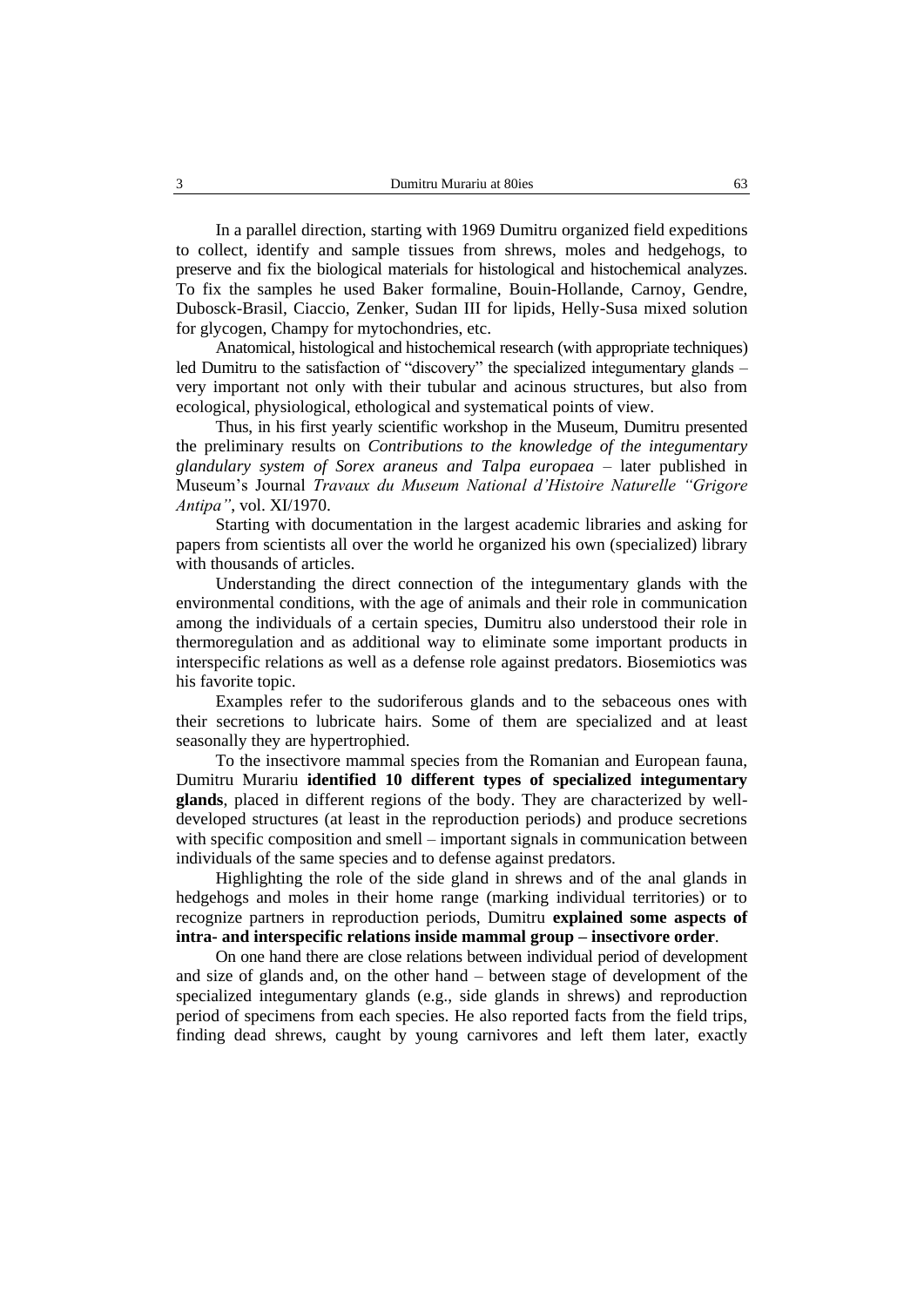because they were confounded with mice. Tasting and smelling the repellent secretions, predators got experience and in their next hunting preys they avoided shrews. Thus, between shrew's predators, only young carnivore mammals (foxes, badgers, least weasels, stoats, wild cats, as well as domestic cats and dogs) are diddling. But real shrew's predators are snakes and prey birds.

In the reproduction periods, these glands are hypertrophied and their secretion is very rich. Except for these periods, the specialized integumentary glands reduce their size and secretions.

With such results from field trips and based on documentation from specialized literature on the complex role of integumentary glands in mammal ecology and biology, **starting with 1971 Dumitru became a Ph.D. student at Chair of Comparative Anatomy** – **Faculty of Biology, Bucharest's University**. Ph.D. thesis subject was «*Integumentary glands of insectivore (Mammalia) from Romania. Anatomy, histology and histo-chemistry*». The scientific adviser was Emeritus Professor Dr. Docent Gheorghe T. Dornescu. The public defense of the thesis was on 11 July 1975. Up to those time, except for some faunistic and systematic papers he published 11 scientific articles on Ph.D. thesis' topic.

In 1975–1976 Dumitru Murariu **was a Fulbright scholar for 12 months in U.S.A.**, continuing the study of the specialized integumentary glands of insectivores from Europe and North America. Firstly, he worked three months at the National Museum of Natural History (Smithsonian Institute) – Washington D.C. – both in mammal collections and in Museological Department to know local programs of conservation, restoration, projects of temporary exhibitions, programs of activities with visitors. The next two visits (for two weeks each) were at the Natural History Museum in Pittsburgh – Pennsylvania and to Field Museum N.H. in Chicago – Illinois. Most part of stage (nine months) Dumitru worked at the State University of Kansas, in Lawrence city.

In Kansas University he worked and published in co-operation with two American scientists (from the host institution) a paper about *Histology and histochemistry of the specialized integumentary glands of eight North American shrew species.*

At the end of his stay in the U.S.A. Dumitru visited several Museums of Natural History, Research Stations and Institutes of Biology, Natural Reservations and Zoos, American Museum of Natural History from New York, Museum of Comparative Zoology – Harvard University – Boston, Massachusetts, Institute of Biology – Lawrence, Kansas, University, M.N. History of Colombia University – State Missouri, Boulder M.N. History – Colorado State, M.N. History from Salt Lake City – Utah State, M.N. History of California University, in Berkeley – Los Angeles, M.N. History and ZOO in San Diego, N.H. Museum of Lubbock – Texas Tech University, M.N. History from Phoenix – Arizona State.

All work stages and visits were excellent opportunities for him to meet and discuss with American scientists, to check his methods of work in histology and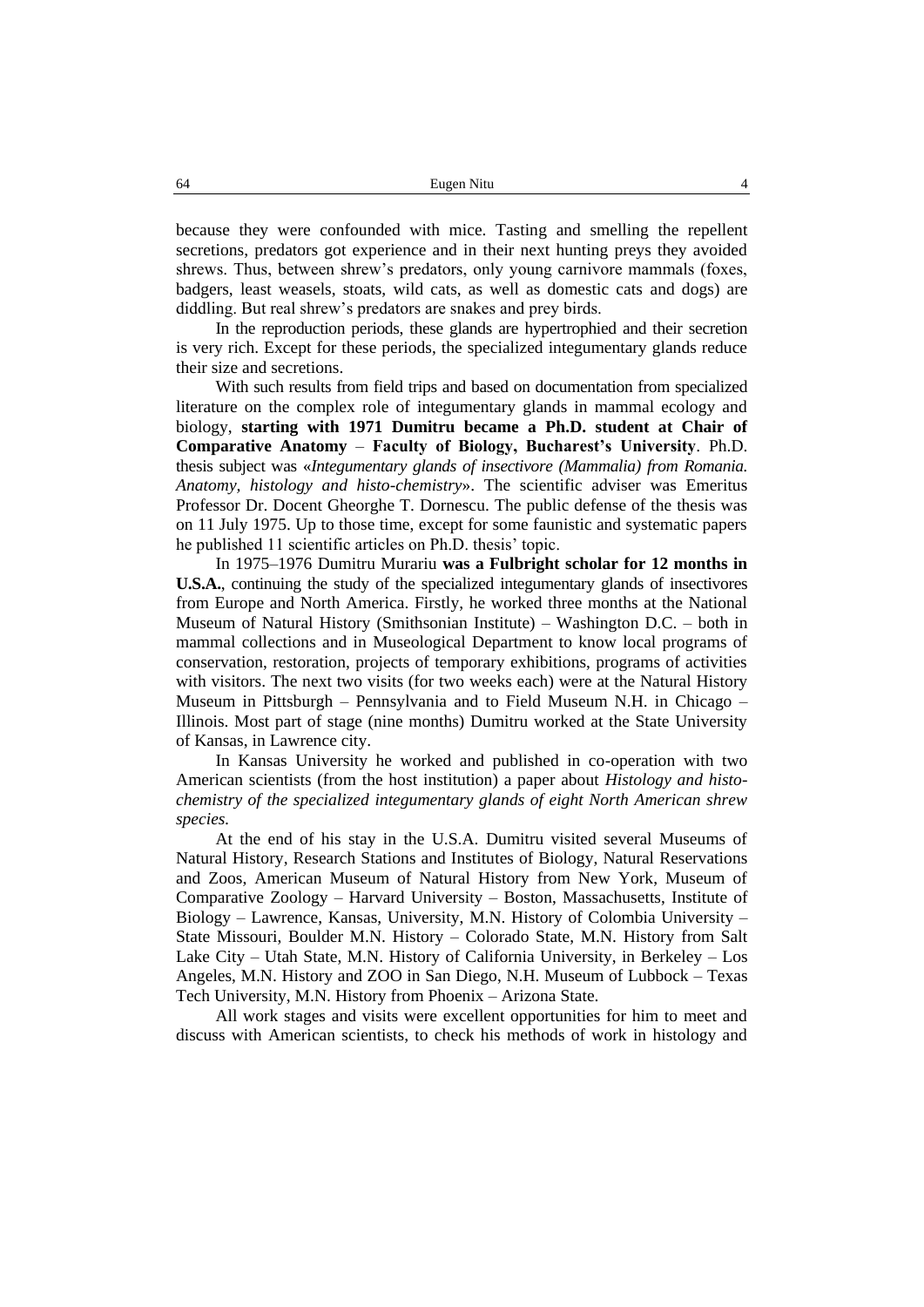histo-chemistry as well as to establish professional connections with American scientists in theriology, with whom he met later and exchanged ideas in different international meetings. On the other hand, Dumitru Murariu learned techniques for conservation and preparation of biological items for temporary and permanent exhibitions and for scientific collections/natural patrimony.

He had the opportunity to see different types of educational activities with visitors in museums as well as research techniques in theriology and **to understand the principles of management of scientific and cultural institutions in the biological field** adopted at those time in the U.S.A. Some field trips with scientists from host institutions were also useful to verify his own methods of work and he learned how to organize laboratories for biological research.

In Russia (the former Soviet Union), Dumitru worked in the mammal collections of Museum and Institute of Zoology from Sankt Petersburg, in collections of Museum of Zoology – "Lomonosov" University in Moskow, in "Severtzov" Institute for Ecology and Evolution in Moskow, as well as in some museums from Europe: Berlin M.N.H. – "Humboldt" University, Helsinki, Krakow – Institute of Systematics and Evolution of Animals – Polish Academy of Sciences in Krakow – Poland, Madrid, Vienne, Budapest, Sofia etc.

Coming back to Romania, in 1976 Dumitru Murariu **competed for and won the position of Head of Department of Vertebrate** in "Grigore Antipa" National Museum of Natural History  $-$  a position in which it was possible to prove his aptitudes of manager and he set up teams of scientists specialized in vertebrate research and in Restoration & Taxidermy. The programs of the Department were better organized with annually projects, verified along the year on the occasion of monthly reports in seminars.

In the scientific field, Dumitru **opened new topics of national and international interest, such as monitoring and conservation of biodiversity**, complex research of the Danube Delta fauna (before and after its statute of Biosphere Reserve), surveying mammal species from Svistofca, Letea, Caraorman, Sulina, land around Puiu, Roșu and Roșuleț Lakes, St. George (Delta) forests, Mila 23, Mila 26, Crișan etc.

He extended the vertebrate fauna research to the Danube Plain, from Borcea branch of Danube river, upstream to Drobeta-Turnu Severin and later to Eastern, Western and Southern Carpathians.

In addition to the reported results for some projects co-ordinated by Institute of Biology of the Romanian Academy, of Bucharest's University, of Ministry of Research and Dvelopment, and of Ministry of Environment, Dumitru published some synthesis: "*Contributions to the knowledge of distribution and ecology of mammals from the Danube Delta and Razelm Lake areas*", "*Presence of Mus musculus spicilegus in the Danube Delta, together with "parasite" Apodemus agrarius*", "*Microtus rossiaemeridionalis (today – M. levis) – new species reported for the Romanian fauna*", "*The statute of Microtus agrestis in the Romanian fauna*" etc.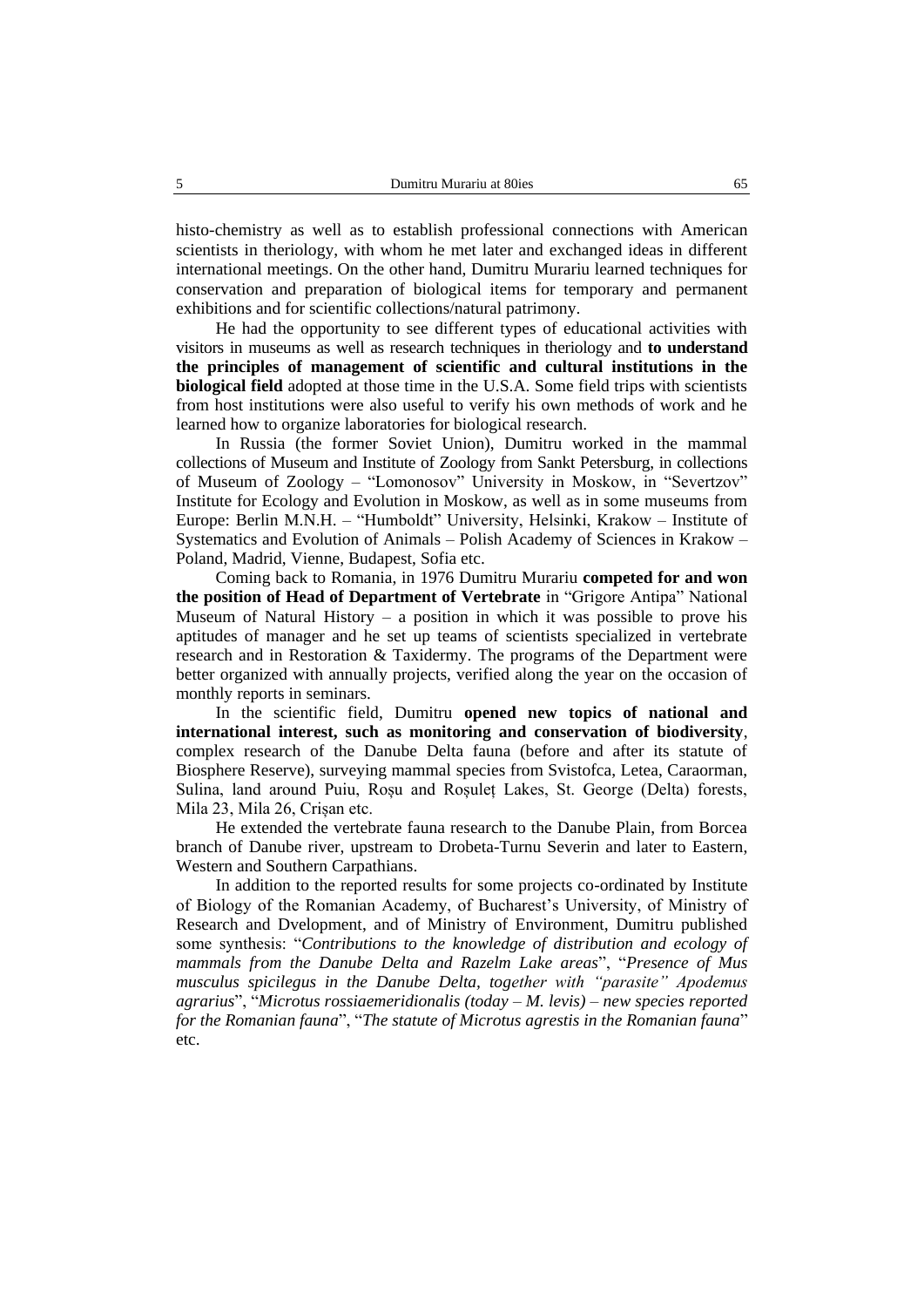Collecting and getting fresh samples of small mammals, Dumitru opened collaboration with academic institutions, publishing several papers on different mammal species to **clarify their existence in the Romanian fauna, from the citotaxonomic point of views**, the new reported species *Microtus rossiaemeridionalis*  becoming recognized presence in the country's fauna. Other results referred to *Microtus arvalis, M. nivalis, M. tatricus* (European endemit), *Micromys minutus, Eliomys quercinus, Sicista betulina*. This last species he reported for the Romanian fauna, based on only one specimen collected from the Biosphere Reserve Rodna Mountain (Pietrosul Rodnei) – Eastern Carpathians. Those specimen was later stuffed and introduced in the basic/public exhibition of « Grigore Antipa » National Museum of Natural History,

These types of papers were very well received by foreign scientists who cited Dumitru's results in their reports and suggested co-operation in England, France, Switzerland, Bulgaria, Canada, United States, Russian Federation.

In 1998, Dumitru presented cito-genetic results, **confirming the existence in the Romanian fauna of** *Erinaceus concolor* – Eastern hedgehog, instead of *E. europaeus*, wrongly reported in all previous mammal Romanian literature. Those results were reported on the occasion of the International Theriological Congress of European Mammal Society and American Society of Mammalogists – in Santiago de Compostella (Spain) (18–24 August 1998).

He also **presented his research results** in the paper "*Comparative anatomy of the mammary glands of some European and North American insectivores*" in the third International Congress of Theriology in Helsinki – Finland (1982), and in 1989 to the fifth International Congress of Theriology (in Rome, Italy) – with the paper "*Specialized integumetary glands of some Holarctic insectivores*". Both papers were well appreciated and published in Acta Zoologica Fennica No. 173/1985, pp. 243–245, respectively in Abstract of Papers of fifth I.T.C., vol. 2/1989, pp. 995–996.

About mammal species situation in Romania, Dumitru Murariu published alone or in co-operation faunistic results, ecology, ethology and distribution in different parts of the Romanian Plain, Teleajen Valley, Bucegi Mountains, Vrancei Mts., Hills of Argeş County, North-Western part of Romania (Satu Mare Co.), from Banat, Maramureş, Moldova and Dobrogea. From the Oltenian Plain he reported a population of *Spalax istricus*. Some of **these personal research results are cited in the monographic book** *Mammal Species of the World* **by Wilson**  *et al.* **(1993, pp. 755 and 935)**. In the same book his personal results of mammal research (pp. 767 and 935) on *Microtus rossiaemeridionalis, Apodemus agrarius* and on *Eliomys quercinus* are cited.

**Analysing more than 15,000 pellets**, Dumitru published (in co-operation) several papers with precise information on winter food of prey birds, with some considerations on the consumed biomass and mostly on the population dynamics of different mammal species. These surveys were organized along five years in the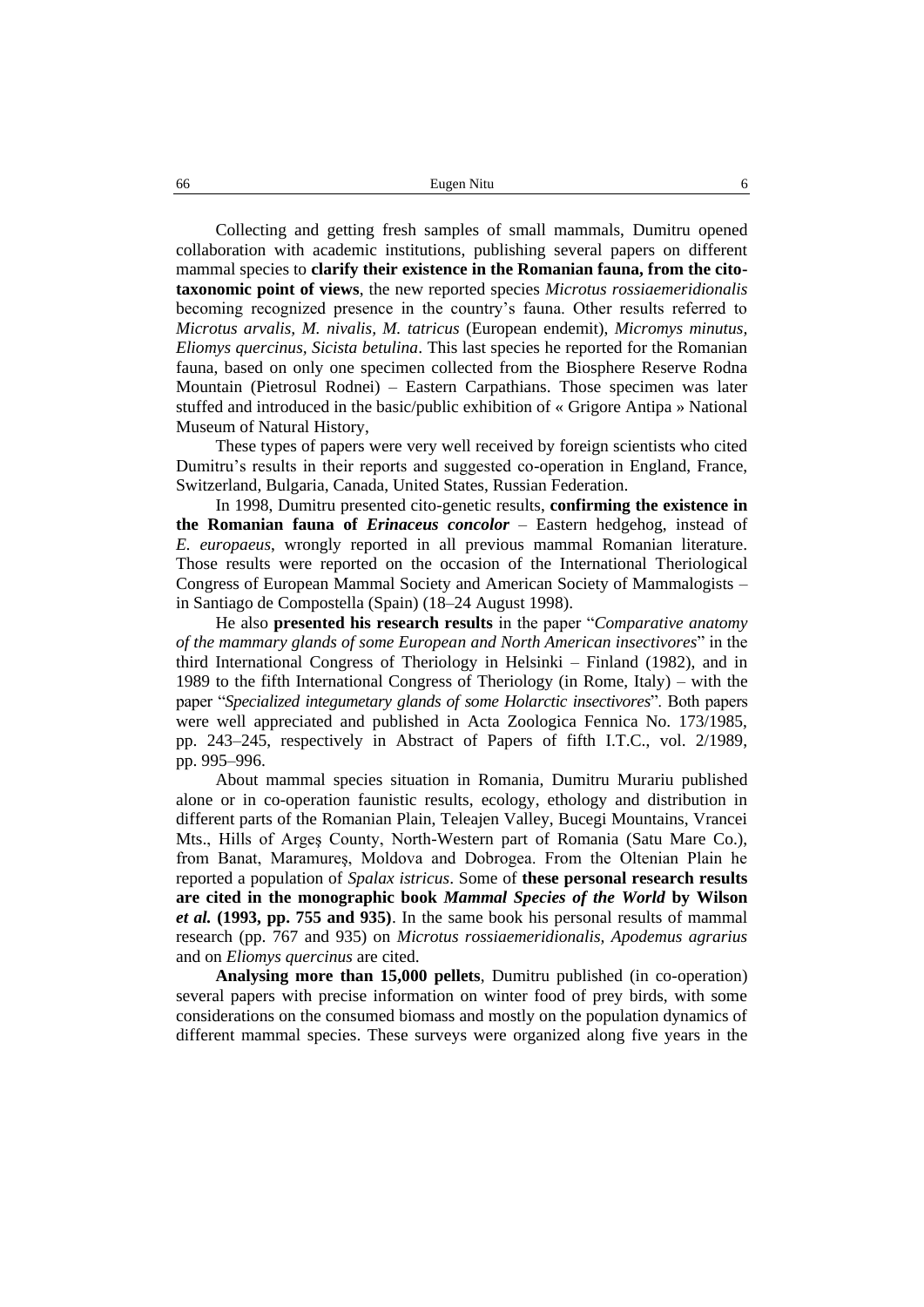same area (Oltenian Plain) and for other 10 years he continued to get data from Iaşi (Iassy), Bacau, Teleorman and Ilfov Counties as well as from Bucharest – "Ghencea" cemetery and from the Institute of Plant Protection – Băneasa area). This long survey allowed him to compare strigiformes food (rodents, small birds, lizards, frogs, fish) in each season, in urban and rural localities, in natural and in cultivated ecosystems.

**At the Romanian Academy Publishing House, he started to issue in 1988 a collection with six volumes**, entitled "*From the Life of Mammals*". The first volume (1988) and the second one (1993) were dedicated to the Terrestrial Mammals. In 1998 he printed the third volume, about arboreal mammals. In  $2010 - \text{vol}$ . IV – Underground Mammals. In  $2011 -$  volume V – Flying Mammals and in  $2012$ volume  $VI - A$ quatic Mammals. This is the first collection presenting mammals from all over the world in Romanian language, grouped on ecological criteria.

Also, **at the Romanian Academy Publishing House** Dumitru Murariu published in 2000, the first Fascicle of **FAUNA Collection** – INSECTIVORA. In 2001 he published the **second Fascicle** – **Rodentia**. In 2004 – Fascicle 4 – **Lagomorpha, Cetacea,** *Artiodactyla and Perissodactyla* (without recent species). In 2005 he published (in co-operation) – **Fascicle 5 –** *Carnivora*, in the same Series of **Romanian Fauna**.

In 2014 Dumitru started to publish to the Romanian Academy Printing House **Fascicle 1** – **INSECTIOVORA in English language**, with updated information on morphology, systematics, biology, ecology, distribution and statute of conservation of each species.

**In 2016 he published** in co-operation (at the same Publishing House) **Fascicle 3** – **CHIROPTERA**; the book received Academic reward in 2018. He has in project to publish **Rodents, Lagomorpha, Cetacea, Artiodactyla and Perissodactyla, and Carnivora Fascicles, in English**.

A monographic book (in co-operation) was printed in 2003, edited by Institute of Speleology "Emile Racovitza" and "Grigore Antipa" National Museum of Natural History, entitled "**Chiroptera from Romania**" ("*Chiroptere din România*") – **a synthesis of 521 pages**, interesting not only for Romania, but for the neighbour countries too.

In 2008 Dumitru published (in co-operation) at the Romanian Academy Printing House *Bibliographia Mammalogica Romaniae* **– a synthesis with more than 340 pages and more than 4,500 titles** of papers or notes about mammal species from the Romanian fauna.

**Other synthesis books were published in co-operation** with scientists specialised in chiropterology, geologists, paleontologists – the last one printed at the Bucharest's University Printing House, entitled "*The First Ecological Reconstruction of Underground Environment from Romania. Ciclovina Uscată Cave*" with 136 pages, structured in eight chapters.

In the applied reserach field he **co-operated to 23 topics of financed projects, for 12 of them being coordinator or director of project** – organising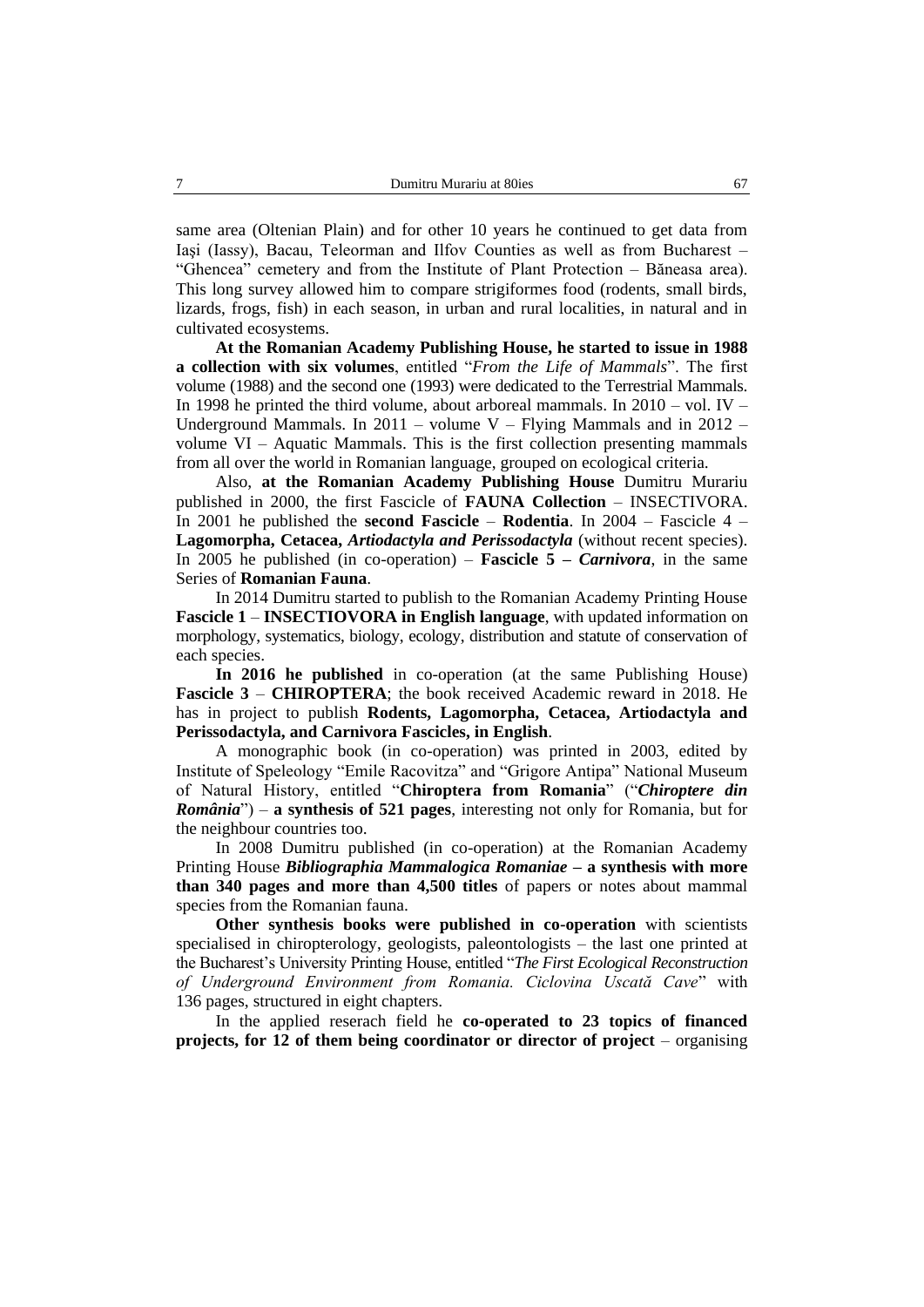field trips with a team of 14 scientists. Collected biological materials and observations in the field were checked in laboratory and were the basis to structure reports (partly and final) about biodiversity (documentation to declare different protected areas), impact studies and ecological notice for different investment in some areas of the country: Jijia Valley, Oltului Valley, Jiului Valley, along the Tur river, Nera Valley, Cerna Valley, along the Siret-Bărăgan Channel – from Adjud, Mărăsesti, Focsani, South of Buzău up to the Ialomita river mouth.

A part of the projects he co-ordinated with the young team of scientists from the Department of Molecular Biology in the "Grigore Antipa" National Museum of Natural History.

Dumitru was also co-ordinator of the **BioCASE International Project, with financial support of the European Community**, to carry out an unitary system of evidence and access to the European natural sciences collections. He involved the "Grigore Antipa" National Museum of Natural History as a central knot for Romania, in relation with European Center from Berlin – Freie Universität.

On the behalf of Bucharest's M.N.H., Dumitru **co-ordonated the project LIFE00NAT/RO/7187**, financed by European Community (2002–2004) for bat species conservation in the underground roosts from South-West part of Romania. The project was initiated by Green-Cross Romania.

Between 2003 and 2006 he **was a partner** in LIFE Project of Piatra Craiului National Park, being in charge with mammal group. In 2006–2008 Dumitru Murariu was the **key expert for mammals in the UNDP Project** for biodiversity monitoring in Măcin Mountain National Park – Dobrogea.

He also worked **as a partner** to the PHARE Project, co-ordinated by Royal Haskoning Co. from the Netherlands, to a scientific documentation for two islands protected areas and Danube Green Corridor from Timok river to Silistra-Ostrov – Călăraşi Co.

As **partner** he was involved for mammals biodiversity in a PHARE Project co-ordinated by Institute of Biology of the Romanian Academy and later in the Project co-ordinated by WWF in Romania, for eight islands along the Danube river, upstream and downstream to Călăraşi locality.

In 2008–2010 and 2011–2013 Dumitru Murariu co-ordinated two bilateral projects of biodiversity conservations, with Shumen University in Bulgaria, respectively with a University in Slovenia. Each of them was finalised with published common papers on surveyed biodiversity.

For more than 15 years Dumitru involved Bucharest's M.N.H. in a cooperation project with Institute of Systematics and Evolution of Animals, Polish Academy of Sciences in Krakow, and he personally attended eleven workshops with topics on Biogeography of Carpathian Bats.

**Dumitru's published papers are cited in the international literature of mammalogy**. Phillip M. Youngman from Canada, cited him in 1982 in Acta Zoologica Fennica No. 166 pp. 4, 7, 15 and 19; Russian academician Vladimir E.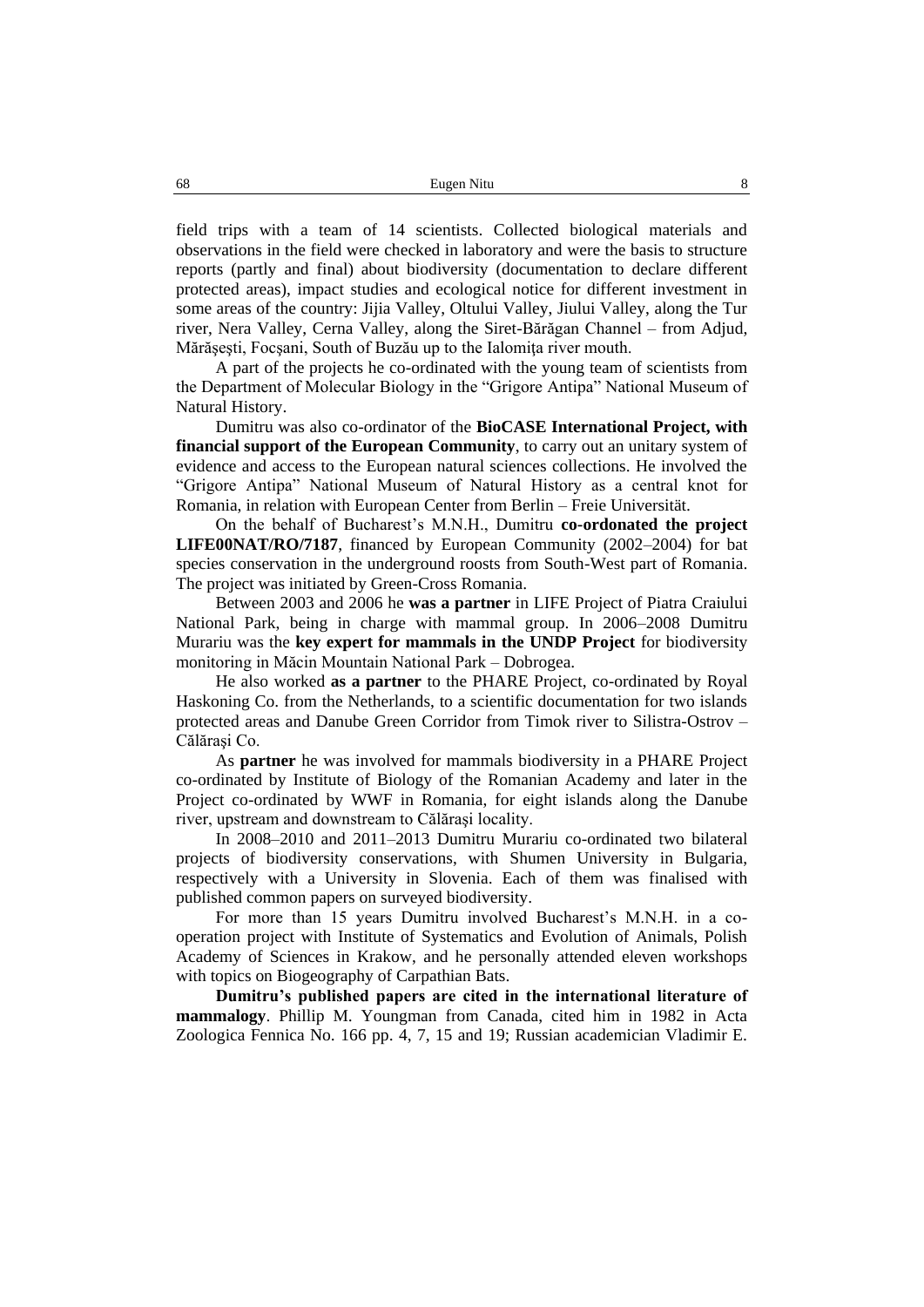Sokolov cited (page 266) Dumitru's papers on the integumentary specialised glands in his book "*Rukovodstvo po izuchenyiu kojnovo pokrova mlekopitayushchikh*". Moskva: 1–279. Sokolov *et al*., cited him in their books: "*Histologhia i sezonnyie osobennosti funktionirovania eccrinovyh jelez obyknovennovo eja* (*Erinaceus europaeus*). *Moskva, "Nauka"*: 101–109 (cited Murariu D. on pages: 101, 104 and 108); "*Communicativnie (Signalinie) speciphicheskoe kojnye jelezi nasekomoiadnich i rukokrilich fauni SSSR*". *Moskva,"Nauka"*: 1–830 (cited Murariu D. on page 29); "*Speciphicheskie kojnyie jelezi nasekomoiadnich (Mammalia, Insectivora): Sovremennoe sostoianie izuchennosti*". *Moskva, "Nauka"*: 98–128 (cited Murariu D. on pages: 103, 109, 111, 113, 116, 117, 121, 122); Olga Cernova and Suzana Şabadaş (from "Severtzov" Institute of Ecology in Moskow) cited several of Dumitru's papers on skin morphology. Mitchell-Jones *et al.* (1999) cited him on p. 20 in the book "*European Atlas of Mammals*" (Academic Press Printing House). Other citations were made by the senior authors with whom he co-operated and signed different scientific articles: James W. Bee, Robert S. Hoffmann from U.S.A, Boris Kristufek from Slovenia; Wilson and Reeder (1993) from Smithsonian Institute – U.S.A., in the book – "*Mammal Species of the World. A taxonomic and geographic reference*". Smithsonian Institution Press. Washington and London: 1–1206 (cited Murariu D. on pages: 755, 767 and 935); Daad and Edwards (1997) – "Zoological *Record*". Mammalia, **133**, 19: 182 (cited Murariu D. with paper "*Mammal Species from Romania. Categories of conservation*", since 1995); Hafner and Ziswiler (1983) – "*Histologische Untersuchungen an lateralen Integument des Igels Erinaceus europaeus (Mammalia, Insectivora)*". Revue suisse Zool*.*, **90**, 4: 809–816 (cited Murariu D. on pages: 810, 813, 816); Niethammer and Krapp (1982) – in "*Handbuch der Säugetiere Europas*". Akademische verlagsgesellschaft. Wiesbaden, Band 2/I. Rodentia II: 170–451 (cited Murariu D. on page 357, for distribution of the species *Microtus arvalis* in Romania); Stubbe and Stubbe (1998) – "*Ecology and protection of the Common hamster*". Martin-Luther Universität, Halle-Wittenberg: 1–480 (cited Murariu Dumitru on pages 461 and 478).

Several hundreds of citations are in Romanian literature of biology – most of them by students, on the occasion of preparing diferrent Ph.D. thesis in zoology.

In chronological list of published papers, in addition to the original research results Dumitru Murariu **added some reviews of important books**: "*Mammal Species of the World*"; "*Investigation on Beavers*", "*Ekologo – functionalinaia morphologhia kojnov pokrova*"; "*Rukovodsvo po izuceniyu kojnova pokrova mlekopitaiuschih*", "*The Mammals of Palaearctic Region*", "*The Mammals of Soviet Union*" – several volumes translated from the Russian language, by Smithsonian Institute in 1988–2001: Vol. I (Artiodactyla and Perissodactyla) in 1988; Vol. 3, No. 8 (Microtinae) in 1992; Vol. 2, Part 2 (Carnivora) in 1992; Vol. 2, Part 1a – Sirenia and Carnivora in 1998: Vol. 2, Part b – Weasels in 2001.

Other reviews refer to publications in Romanian Academy Publishing House (e.g., Fauna of Romanian Chiroptera – Fascicle 3/2002, by Niculai Valenciuc) or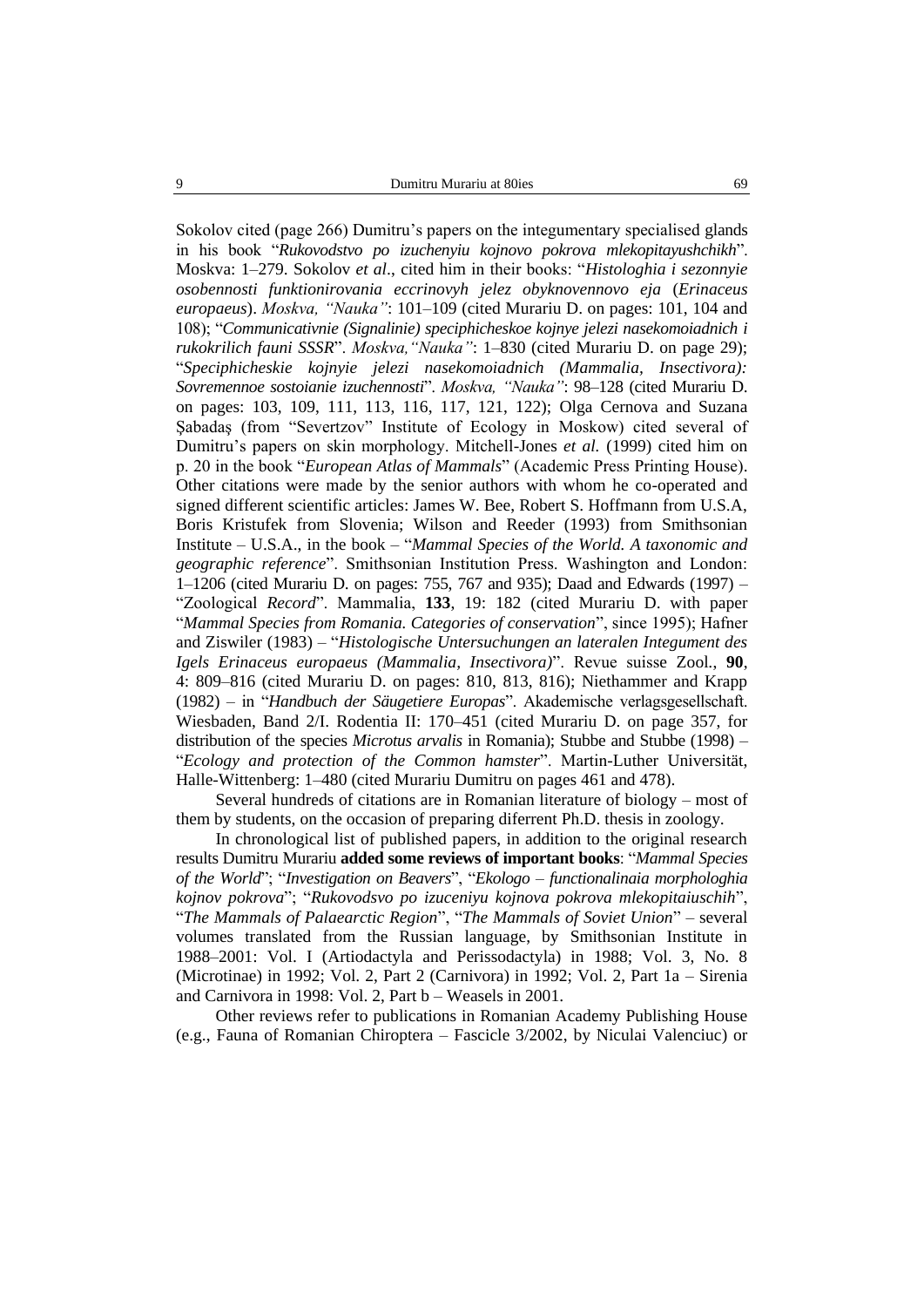publications of some natural sciences museums from the country (Craiova, Bacău, Tulcea, Constanţa), in the book "*Biologists from Romania*", 2001 etc.

Another series of printed articles and notes are for **museological research**: *Considerations on lectures given to "Grigore Antipa" National Musuem of Natural History*; *"Grigore Antipa" N.M.N.H. represented to the International scientific meetings; Absolutely necessary knowledge for museologists of natural sciences, Understanding animal evolution based on comparative anatomy proves from "Grigore Antipa" National Museum of Natural History* (published in ICOM NEWS LETTERS, no. 5, 1979); *Mission of Museum in the 21st century* etc.

Dumitru Murariu was invited for 6–10 days to the Museum of Zoology from Moskow, to the Institute of Zoology in former Leningrad (today Skt. Petersburg), to Berlin, Budapest and Vienna Museums of Natural History. To the last museum Dumitru was the only invited Romanian scientist-museologist to a workshop with the topic "*New ways in museological politics from the Central Europe*" and he contributed with suggestions for a Programme of activities in these type of institutions, highlighting **the role of scientific research in museums of natural sciences**. Dumitru insisted about the correlation of the scientific activities with public education programme, scientists having to give examples from their own speciality. Also he mentioned in the same meeting the need of better use of human resources, their motivation with higher salaries, the selection of people with aptitudes for the complex and specific activities in museum, better professional education, connections of museums with academic institutions – universities and institutes of research, the international obligation to preserve cultural and natural heritage in all European Museums, and identification of new financial resources for museums.

In addition to the International Theriological Congresses, Dumitru Murariu **attended many national scientific meetings**: The 56th Annual Meeting of the American Society of Mammalogists (ASM) in Lubbock – Texas/1076; "The First National Conference of Ecology" (Arad/1978); Museum scientific meetings: Focşani (1986; 1987; 1988); Galaţi (1988; 1989), Oradea (1978), Piteşti (1991, 1994, 1996, 1999, 2001, 2003, 2005, 2007), Bacău (1993, 1994, 1995 and 1996), Timişoara (1995), Sibiu (1995), Ploieşti (1994, 1995, 1996, 1998, 2000, 2005); The 11th European Symposium for bat Studies (in 2008, Cluj – Romania) etc.

Since the first of January 1976, Dumitru became **a life member of the American Society of Mammalogists**, receiving "*Journal of Mammalogy*" – **the only complete collection in Romania**, deposited to the Romanian Academy Library – 38 volumes/169 Numbers.

Another collection of scientific journals was *MAMMALIA*, donated to the same Library – 17 volumes/72 numbers (1957–1974); in 1961, 1962, 1963, 1964, 1967 and 1972 there were additional numbers as Supplements.

Dumitru Murariu was a member of the Species Conservation Commission inside the International Society for Nature Conservation (IUCN), receiving publication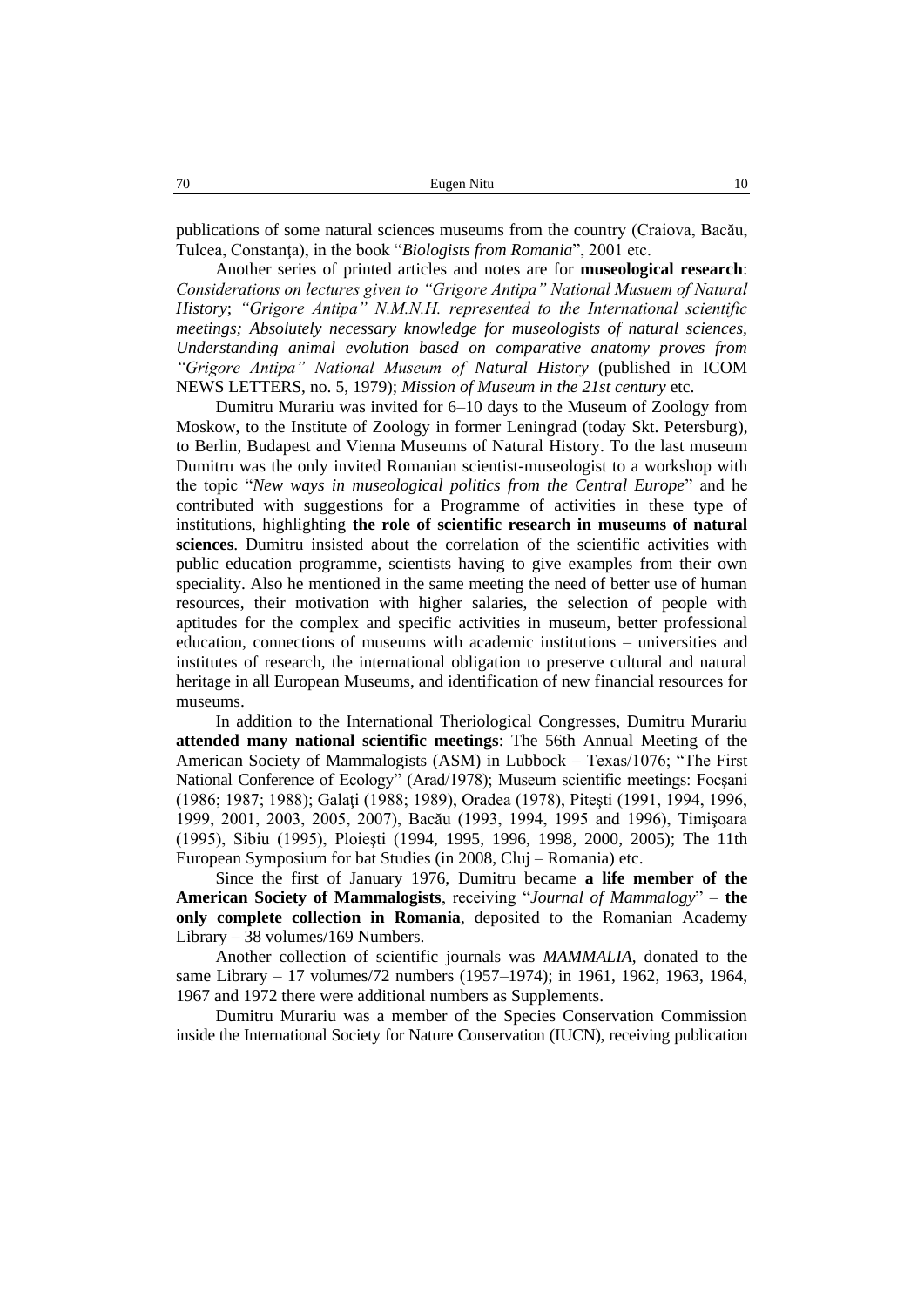"Species" and journal WWF News. He is a member of diferrent scientific Societies in Romania and President of the Romanian Federation of Chiropterology.

Starting with 2000 Dumitru is **Ph.D. adviser for Biology field** (Order No. 3775/10.05.2000 of the Ministry of National Education and Scientific Research) assisting 32 Ph.D. students, 23 of them defending already their Ph.D. thesis.

Thus, it was possible to **create a school of zoology (including theriology)** in Romania, with young masters and Ph.D. students from main universitary centers in the country: Iassy, Cluj, Constanţa, Sibiu, Craiova, Braşov, Bucharest.

Inside the Ministry of Culture and National Heritage Dumitru was involved in Commission of Professional Improvement, **giving lectures to museologists from natural sciences museums in the country**: 1986, 1987, 1988, 1993, 1994, 1995, 1997–1999, 2001–2003, 2006, 2008. Those lectures included general topics of museology, new techniques of restoration and taxidermy, cataloging and digitisations of natural heritage evidence, the role of scientific research in museums and field trips for techniques of collecting and preservation of biological materials, by place and continuing identification and research in laboratories up to processing texts with illustration to be published.

Before the use of e-mails he wrote and got separates and books from many scientists all over the world, with their published results of zoological research. If some of his papers could be prepared alone, for some others it was necessary to co-operate, especially to promote interdisciplinary research. Besides geographers, geologists, chemists, physicians, mathematicians etc.), Dumitru also co-operated with biologists specialised in different branches (anatomists, systematicians, ecologists, biochemists, geneticians) to corelate transdisciplinary results.

Since November 1989 up to July 2014, Dumitru Murariu **was Editor in Chief of 29 volumes of the scientific journal** – *Travaux du Museum National d'Histoire Naturelle "Grigore Antipa"*. This bulletin was sent (in exchange relations) in more than 150 museums and academic institutions from all over the world.

Dumitru Murariu is member of the Editorial Boards of the **Romania's FAUNA academic collection** as well as of *Journal of Biology/Zoology*; *Studies and Communications* (*Studii şi Comunicări*) – Museum of Oltenia and Museum of Brăila; *Annals of the Danube Delta Institute* – Tulcea; *Bulletin of Institute of Zoology* – Academy of Sciences – Moldova Republic; *Studia Chiropterologica* – Institute of Systematics and Evolution of Animals – Polish Academy of Sciences – Krakow, Poland.

In 1991 and 1994 he **organized two scientific expeditions** of "Grigore Antipa" National Museum of Natural History in Indonesia, respectively in Brasil (totally 7 months), with 4, respectively with 6 Romanian scientists. Up to now, they described more than 40 new species (most of them published in Bucharest Museum's Bulletin, vol 38). In the Museum's exhibition he introduced three specimens of *Tupaia* – evolutive node of connection between insectivores and other orders of mammals as well as of prmitive monkey – *Tarsius* and a specimen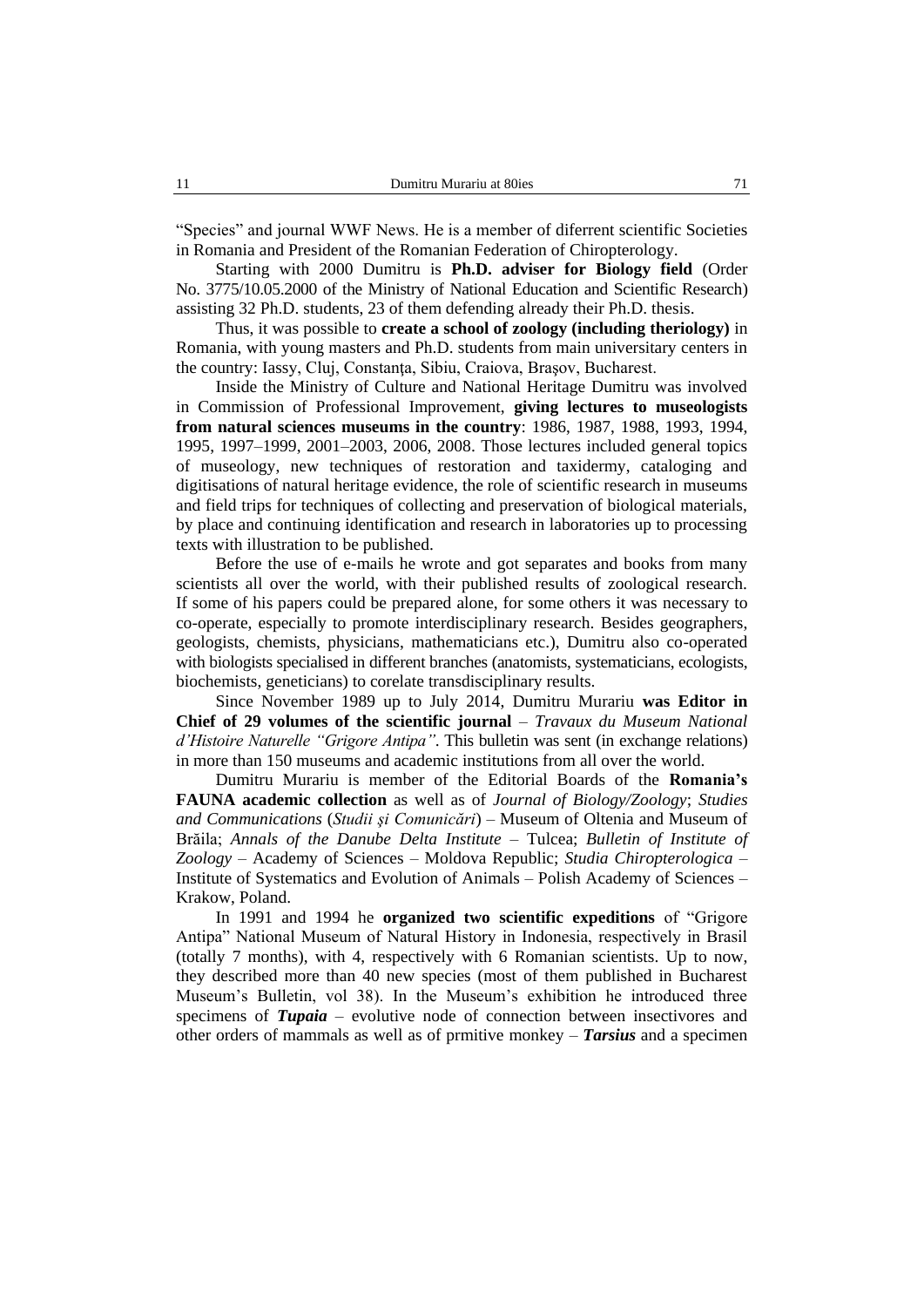of *Limulus* (Leg. C. Pârvu), many specimens of gastropods, lamellibranchiats and cephalopods, sponges and corals, fish, amphibians, reptiles, birds. A collection with more than 200 fruit-eating bats and thouthands of individuals of insects (diptera, coleoptera, hymenoptera, orthoptera, lepidoptera) were also brought from those two scientific expeditions abroad. He brought other biological materials from Northern Africa (mainly from Tunisia and Morocco).

Wanting for the modernisation of the scientific research in a National Museum of N.H., Dumitru Murariu supported the project to organize **a laboratory of molecular biology** with a young team of specialists and all necessary equipment (electrophoresis, sequencing device for DNA etc.) to understand phyletic relations between different groups of beings. These new techniques are complementary to the morphological research – important in alfa-systematics. Thus, it was extended co-operation between scientists in Museum and specialists from other academic institutions in the country and abroad.

If specific functions of an institution can be fulfilled with clear objectives of Programs of activities, on short, medium and long term are necessary financial support and specialized human resources. The Programs should be realistic, necessary for the progress of scientific research, of educational activities and institution's heritage. The same principles he adopted in the management of the "Emile Racovitza" Institute of Speleology  $(1$  April 2015 – 30 June 2016) and of the Institute of Biology of the Romanian Academy, starting with the first July 2016.

On the other hand Dumitru investigated possibilities to carry out some projects for extrabugetary funds. Printing scientific articles, guides of identification, fascicles of FAUNA and books necessary to all three Departments in the Institute (Ecology, Taxonomy and Nature Conservation; Microbiology; Plant and Animal Cell Biology) is another priority in the Institute's management.

Between 2007 and 2011 Dumitru Murariu **co-ordinated the Project "***Grigore Antipa" National Museum of Natural History reinvented after 100 years*. "New Bucharest's Museum N.H." proved to be an important educational center, scientific institute and with invaluable heritage. New dioramas and modern exhibitions with topics of bioregions from Romania and global terrestrials and marine bioregions replaced old systematic arrangement and were very much appreciated by visitors; never before were registered more than 500,000 visitors/year and on the occasion of the yearly Museum's Night (mid of May) the museum was visited by more than 18,000 people.

In the new exhibition there are modern topics such as: *Extinct species; Invasive species; Synanthropic species; Life in extreme environments; Life origin and evolution on Earth; Man and Nature* – with documentary films about human pressure on biodiversity and effects of planetary climate changes etc.

If the project of institution's modernisation was part of his management strategy (as director between1988 and 2014), the cultural marketing was another topic of understanding and answering to visitors' expectations, to their need of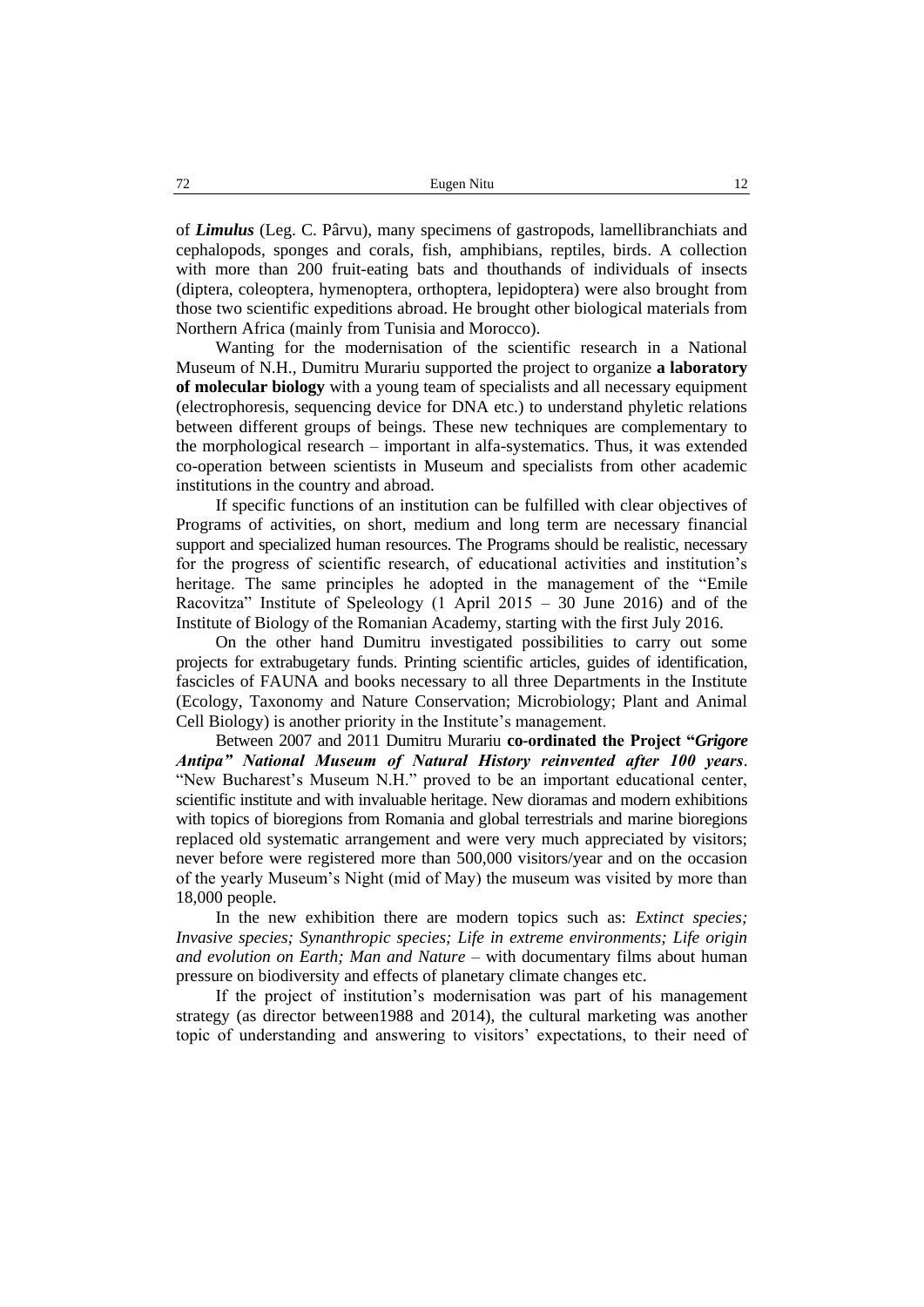information. A museum's manager must organize activities for visitors, offer them answers to their questions as well as create an attractive atmosphere, so that people wish to come back for scientific information, leasure and cultural amusements. Dumitru Murariu brought Antipa's M.N.H. in the 21st century.

He has always promoted programs of activities and "services" suitable to visitor's interest: lectures, publications, guiding, temporary exhibitions, scientific meetings. Visitors were fully satisfied with the time spent, wishing to come back to the museum and they declared that "...*everything was beyond expectations*" and for sure they would advice their friends and relatives to spend some free time in "Grigore Antipa" National Museum of Natural History.

Dumitru Murariu was directly **involved in organizing some temporary exhibitions** with a special scientific and educational value. Two of them (in 2001 and 2002) were **awarded by the Ministry of Culture** (with "Mihai Băcescu" award) and another two (in 2003 and 2004) with the "Grigore Antipa" award.

He involved Bucharest's M.N.H. in co-operation programs with other museums from all over the world, bringing in the country successful temporary exhibitions: with Museum's of Earth from Warshaw – *Amber with succinates around Baltic Sea*; with South American Museums N.H. – *Argentinian Dinosaurs*; with an American Company – *"Human Body"* etc. In only three months each of them attracted 85,000 – 100,000 visitors.

His manager aptitudes and his wish to promote new tendencies in natural sciences field, he organized in the museum a **Department of Biodiversity Conservation and Sustainable Development** starting with 1999. The scientific team was able to compete for applied research projects with financial support from EU Community, IUCN, LifeNATURE, WWF or from Romanian Scientific Agency, Ministry of Environment, Romanian Academy.

For 12 years he was a member of the National Commission of Museums and Collections (within the Ministry of Culture) and he himself edited criteria to re-evaluate natural heritage, today in use in all Museums of Natural Sciences from the country, with collections of botany, zoology, paleontology, mineralogy, ethnography, anatomy and anthropology.

With the Presidential Decree No. 37/7 February 2004 Dumitru Murariu was awarded *Cultural Merit* Order, as Officer degree, Category E – "National Cultural Heritage".

Since 2006 he has been a corresponding member of the Romanian Academy and in 2014 he was elected as a foreign member of the Polish Academy of Sciences and Arts – Krakow.

In 2013 Dumitru Murariu was awarded the Academic Merit of Science Academy of the Republic of Moldova. A medal on the occasion of the 70th anniversary of the same institution was received in 2015.